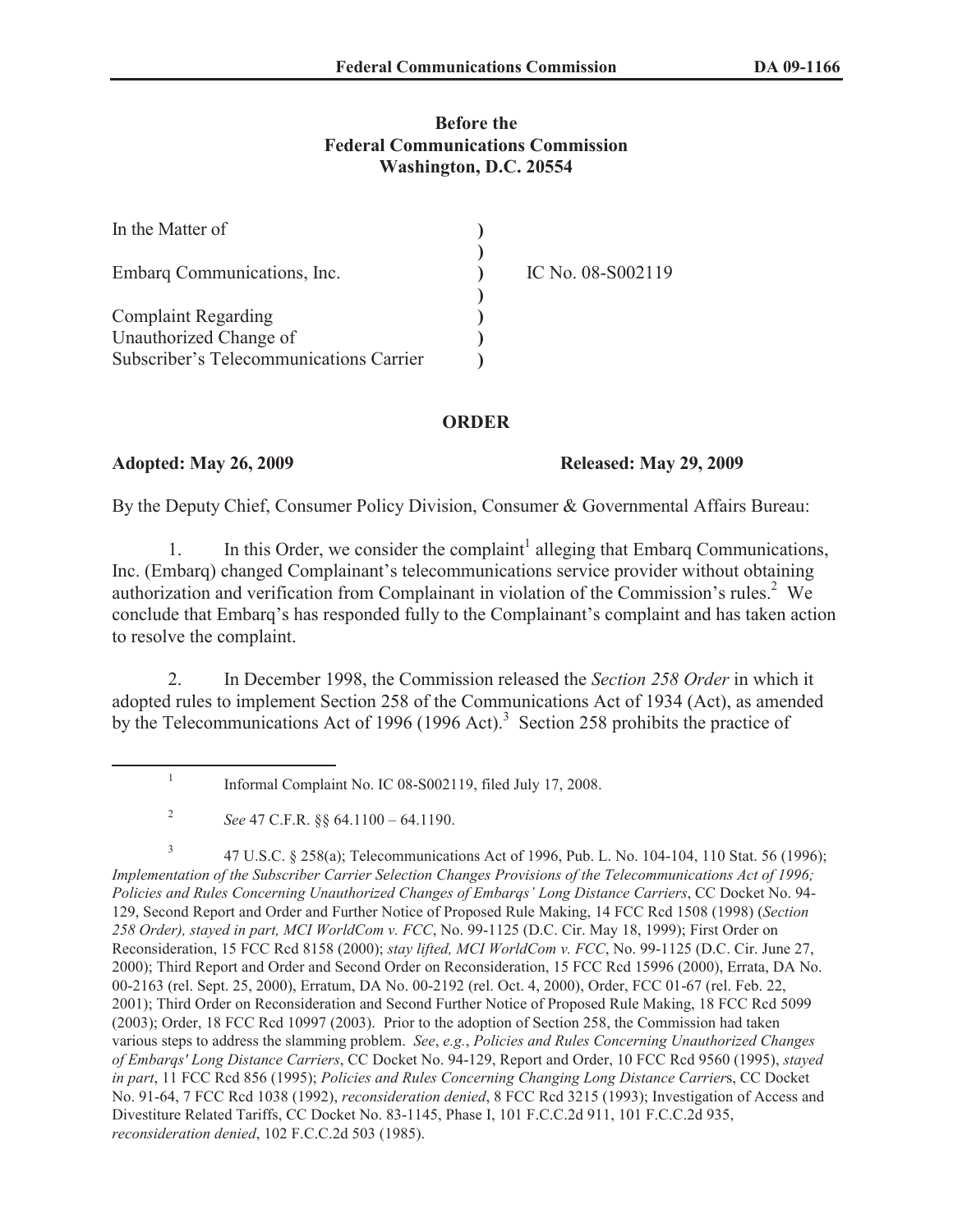"slamming," the submission or execution of an unauthorized change in a subscriber's selection of a provider of telephone exchange service or telephone toll service.<sup>4</sup> In the *Section 258 Order*, the Commission adopted aggressive new rules designed to take the profit out of slamming, broadened the scope of the slamming rules to encompass all carriers, and modified its existing requirements for the authorization and verification of preferred carrier changes. The rules require, among other things, that a carrier receive individual subscriber consent before a carrier change may occur.<sup>5</sup> Pursuant to Section 258, carriers are absolutely barred from changing a customer's preferred local or long distance carrier without first complying with one of the Commission's verification procedures.<sup>6</sup> Specifically, a carrier must: (1) obtain the subscriber's written or electronically signed authorization in a format that meets the requirements of Section 64.1130 authorization; (2) obtain confirmation from the subscriber via a toll-free number provided exclusively for the purpose of confirming orders electronically; or (3) utilize an independent third party to verify the subscriber's order.<sup>7</sup>

3. The Commission also has adopted liability rules. These rules require the carrier to absolve the subscriber where the subscriber has not paid his or her bill. In that context, if the subscriber has not already paid charges to the unauthorized carrier, the subscriber is absolved of liability for charges imposed by the unauthorized carrier for service provided during the first 30 days after the unauthorized change. $8$  Where the subscriber has paid charges to the unauthorized carrier, the Commission's rules require that the unauthorized carrier pay 150% of those charges to the authorized carrier, and the authorized carrier shall refund or credit to the subscriber 50% of all charges paid by the subscriber to the unauthorized carrier.<sup>9</sup> Carriers should note that our actions in this order do not preclude the Commission from taking additional action, if warranted, pursuant to Section 503 of the Act.<sup>10</sup>

4. We received Complainant's complaint on July 17, 2008 alleging that Complainant's telecommunications service provider had been changed to Embarq without Complainant's authorization. Pursuant to Sections 1.719 and 64.1150 of our rules, $11$  we notified

4 47 U.S.C. § 258(a).

5 *See* 47 C.F.R. § 64.1120.

7 *See* 47 C.F.R. § 64.1120(c). Section 64.1130 details the requirements for letter of agency form and content for written or electronically signed authorizations. 47 C.F.R. § 64.1130.

8 *See* 47 C.F.R. §§ 64.1140, 64.1160. Any charges imposed by the unauthorized carrier on the subscriber for service provided after this 30-day period shall be paid by the subscriber to the authorized carrier at the rates the subscriber was paying to the authorized carrier at the time of the unauthorized change. *Id.*

9 *See* 47 C.F.R. §§ 64.1140, 64.1170.

<sup>10</sup> *See* 47 U.S.C. § 503.

<sup>11</sup> 47 C.F.R. § 1.719 (Commission procedure for informal complaints filed pursuant to Section 258 of the Act); 47 C.F.R. § 64.1150 (procedures for resolution of unauthorized changes in preferred carrier).

<sup>6</sup> 47 U.S.C. § 258(a).